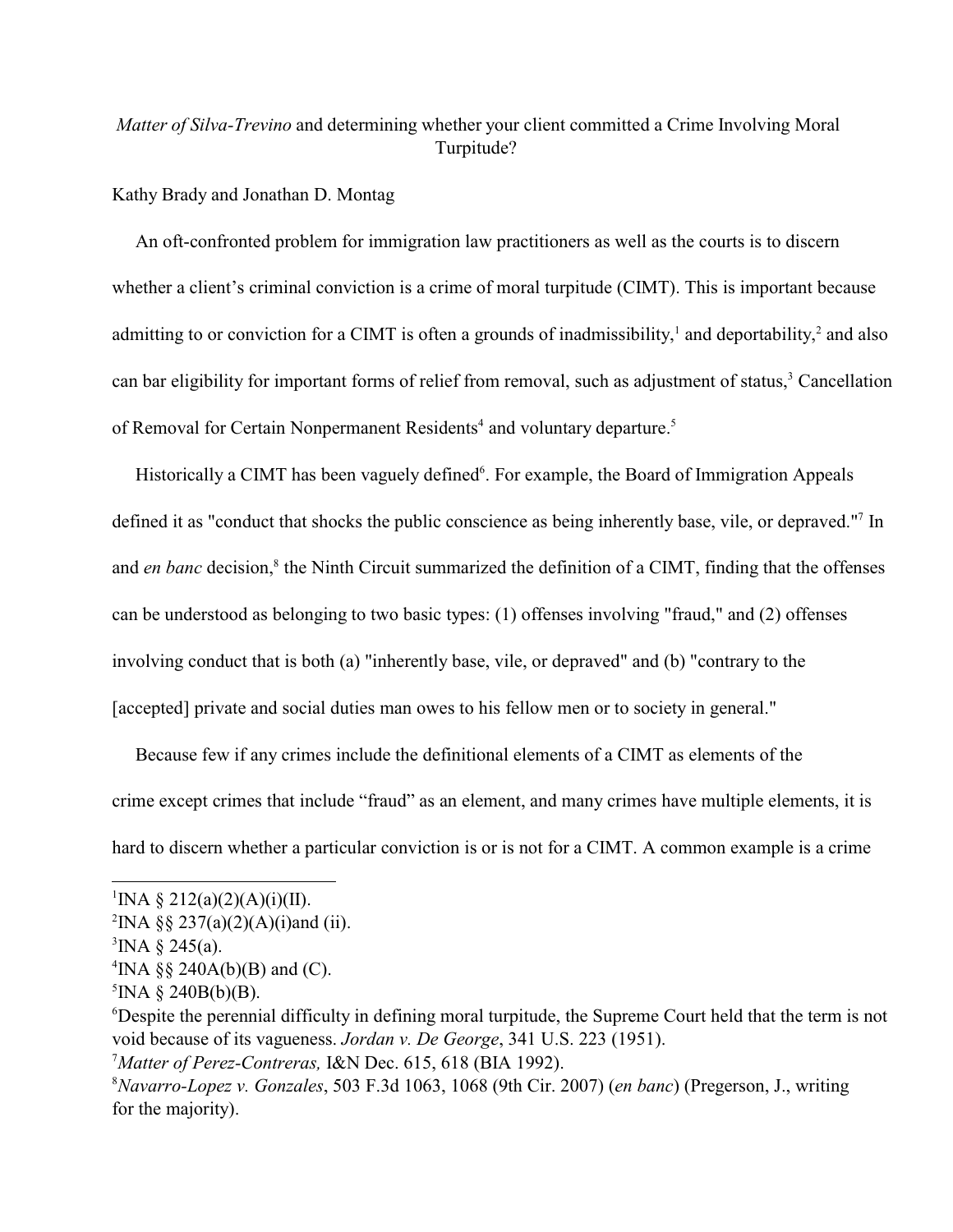where the fraud element is in the disjunctive, such as a crime where an element of the crime is that the defendant committed "false or fraudulent"<sup>9</sup> conduct. In such a statute, a person who is convicted under the "false" element may not have been convicted of a CIMT while a person convicted under the "fraudulent" element more likely has been convicted of a CIMT. To parse whether your client has committed a CIMT has traditionally involved a two-step approach.

**Step One: The Categorical Approach.** In the categorical approach, the court examines the offense as defined by statute and case law and compares it to the relevant "generic definition" to see if there is a categorical (automatic) match. Here, the "generic definition" is the definition of a CIMT,

 If there is no way to violate the statute that does not involve moral turpitude, the statutory offense is categorically (automatically) a CIMT. For example, a statute that requires fraudulent intent to commit a crime is categorically a CIMT. *All* convictions under the statute will be a CIMT. If the immigrant wants to prove that there is some conduct that violates the statute and that does not come within the generic definition, he or she must show that there is a likelihood that such conduct is prosecuted under the statute, *i.e.*, that he or she is not merely using his or her "legal imagination"<sup>10</sup> in order to avoid a categorical ruling.

**Step Two: The Modified Categorical Approach.** If the first step does not resolve the issue, the court will consider whether it will go on to the second step, the "modified categorical approach," in which it will review the individual's record of conviction to see whether the elements of the crime the

<sup>&</sup>lt;sup>9</sup>See, e.g., 18. USC § 1001(b), which states "[W]whoever ... knowingly and willfully ...(2) makes any materially *false, fictitious, or fraudulent* statement or representation; or (3) makes or uses any false writing or document knowing the same to contain any materially *false, fictitious, or fraudulent statement* or entry; shall be fined ...." (*emphasis added).*

*See*, *Gonzales v. Duenas-Alvarez*, 127 S.Ct. 815 (2007)*.* 10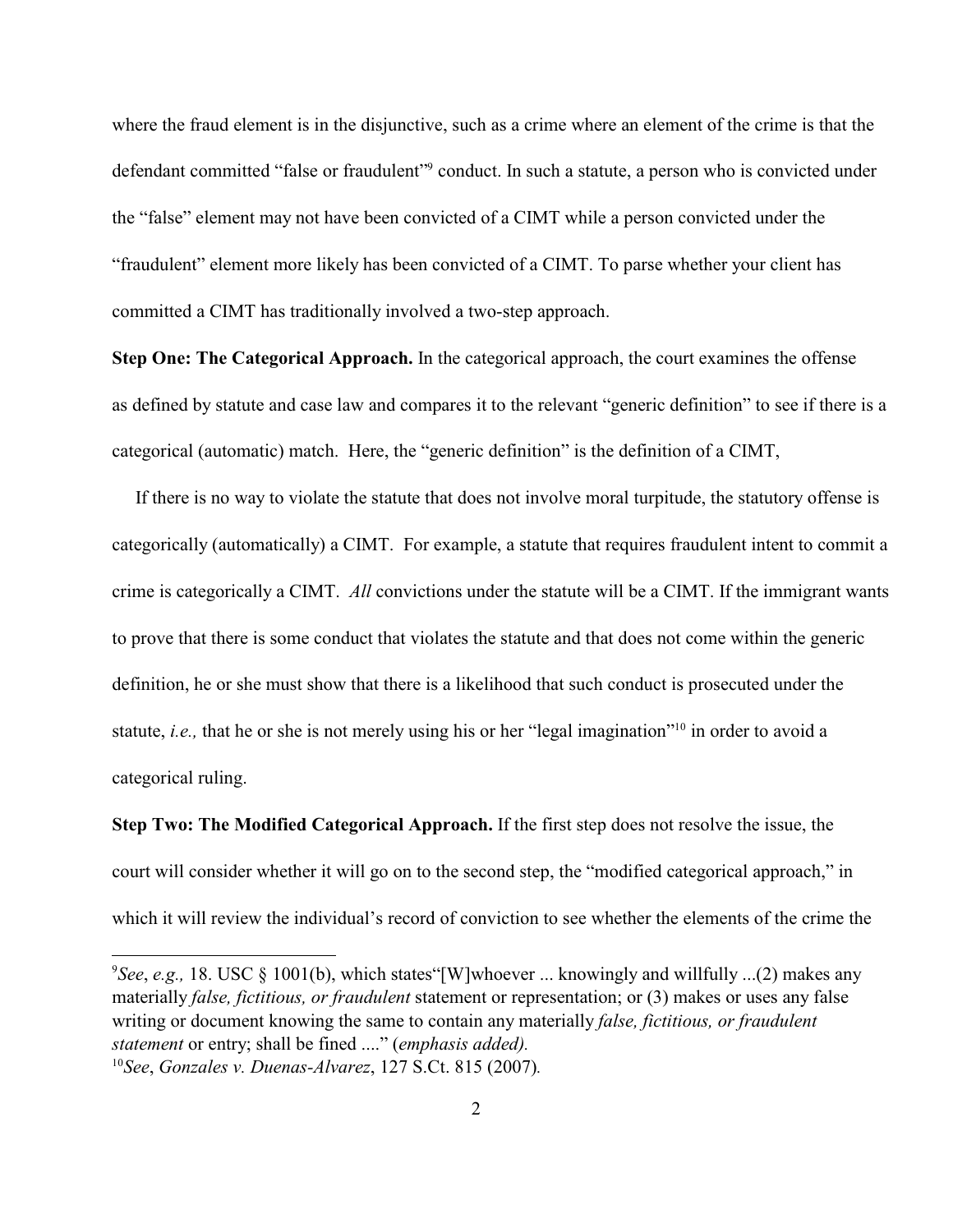client was convicted of render the crime a CIMT. Under the traditional second step, a court is limited to specific documents that compose the record of conviction which include the statutory definition, the charging document, the written plea agreement, the transcript of plea, the plea colloquy, any explicit factual finding by the trial judge to which the defendant assented, jury instructions, comparable records to these,<sup>11</sup> and a clerk's minute order.<sup>12</sup> Thus, if a statute has "false or fraudulent" conduct as an element of the crime and the record of conviction indicates that your client engaged in fraudulent conduct, his or her crime would likely be found to be a crime of moral turpitude. Conversely, if the conviction documents show that your client committed false conduct, his or her crime likely would not be found to be a crime of moral turpitude.

## **Matter of Silva-Trevino changes the definition of moral turpitude and the two-step analysis**

 In late 2008, the then-outgoing Attorney General, Michael Mukasey, issued *Matter of Silva-Trevino*.<sup>13</sup> The decision proffered a new definition of a CIMT and abandoned the two-step analysis to determine whether a client was convicted of a CIMT.

## **New definition of a CIMT**

 In *Matter of Silva-Trevino*, Attorney General Mukasey wrote that a CIMT requires "both reprehensible conduct and some degree of scienter, whether specific intent, deliberateness, willfulness, or recklessness." <sup>14</sup> Compared to the definition in *Navarro-Lopez*, *supra*, which was an offense involving "fraud," or an offense involving conduct that is both "inherently base, vile, or depraved" and

 $^{11}$ *Shepard v. United States*, 544 U.S. 13 (2005).

<sup>&</sup>lt;sup>12</sup> United States v. Snellenberger, 480 F.3d 1187 ( $9<sup>th</sup>$  Cir. 2007).

<sup>&</sup>lt;sup>13</sup>24 I&N Dec. 687 (AG 2008).

 $^{14}$ *Id.* at 697.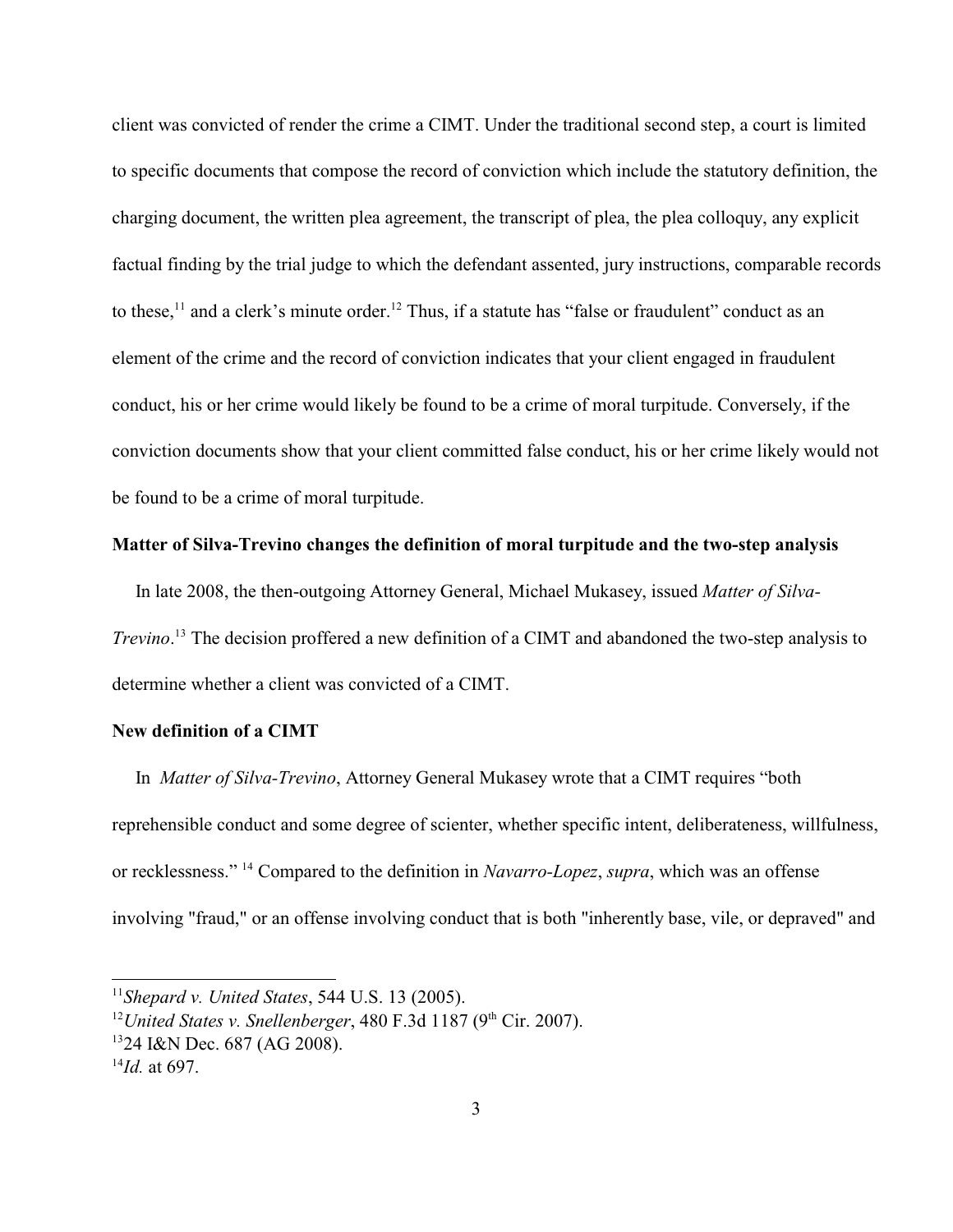"contrary to the [accepted] private and social duties man owes to his fellow men or to society in general," arguably *Matter of Silva-Trevino* does not substantively change the definition of moral turpitude or overrule existing case law. Attorney General Mukasey stated in *Matter of Silva-Trevino* that "[t]his definition rearticulates with greater clarity the definition that the Board (and many courts) have in fact long applied."<sup>15</sup> In fact, the change from "inherently base, vile, or depraved" to "reprehensible" appears meaningless. However, practitioners should be on guard that government attorneys may assert that this is a real definitional change, and in particular that the definition now includes more offenses that involve recklessness or willfulness. To the extent that immigration judges and the BIA consider the new definition substantially different than the old ones, reliance on precedents about what is a CIMT may be ill-advised. Further, the new definition, in some respects, is no easier to interpret than the older ones. As Judge Berzon discussed in her dissent in *Marmolejo-Campos*,<sup>16</sup> the *Silva-Trevino* definition including the "scienter" requirement makes an already conflicted definition even

 $^{15}$ *Id.* at 689, n. 1.

 $16558$  F.3d 903, 924 (9th Cir. 2009) (en banc), Judge Berzon states in her dissent:

The Attorney General's recent holding in *Silva-Trevino* is no improvement on the existing mess. *Silva-Trevino* holds that "some degree of scienter" is required for a CIMT. 24 I. & N. Dec. at 689. Yet, the common definition of "scienter" is nothing more than "a degree of knowledge that makes a person legally responsible for the consequences of his or her act or omission." BLACK'S LAW DICTIONARY 1081 (7th ed. 2000). So *Silva-Trevino* merely begs the question: What "degree of knowledge" is sufficient to indicate moral turpitude? The Attorney General suggests that "specific intent, deliberateness, willfulness, or recklessness," *id*., may be sufficient -- a list he later rounds out by adding "knew, or reasonably should have known," as well. *Id.* at 707. Of course, "reasonably should have known" is not a culpable mental state; it is an objective standard of negligence, disregarding the defendant's actual state of mind. The Attorney General's concept of "some scienter" therefore includes just about every possible mental state and even one imputed mental state, without providing any indication of which one would be sufficient in what circumstances. *Silva-Trevino*'s "scienter" standard is thus wholly vacuous.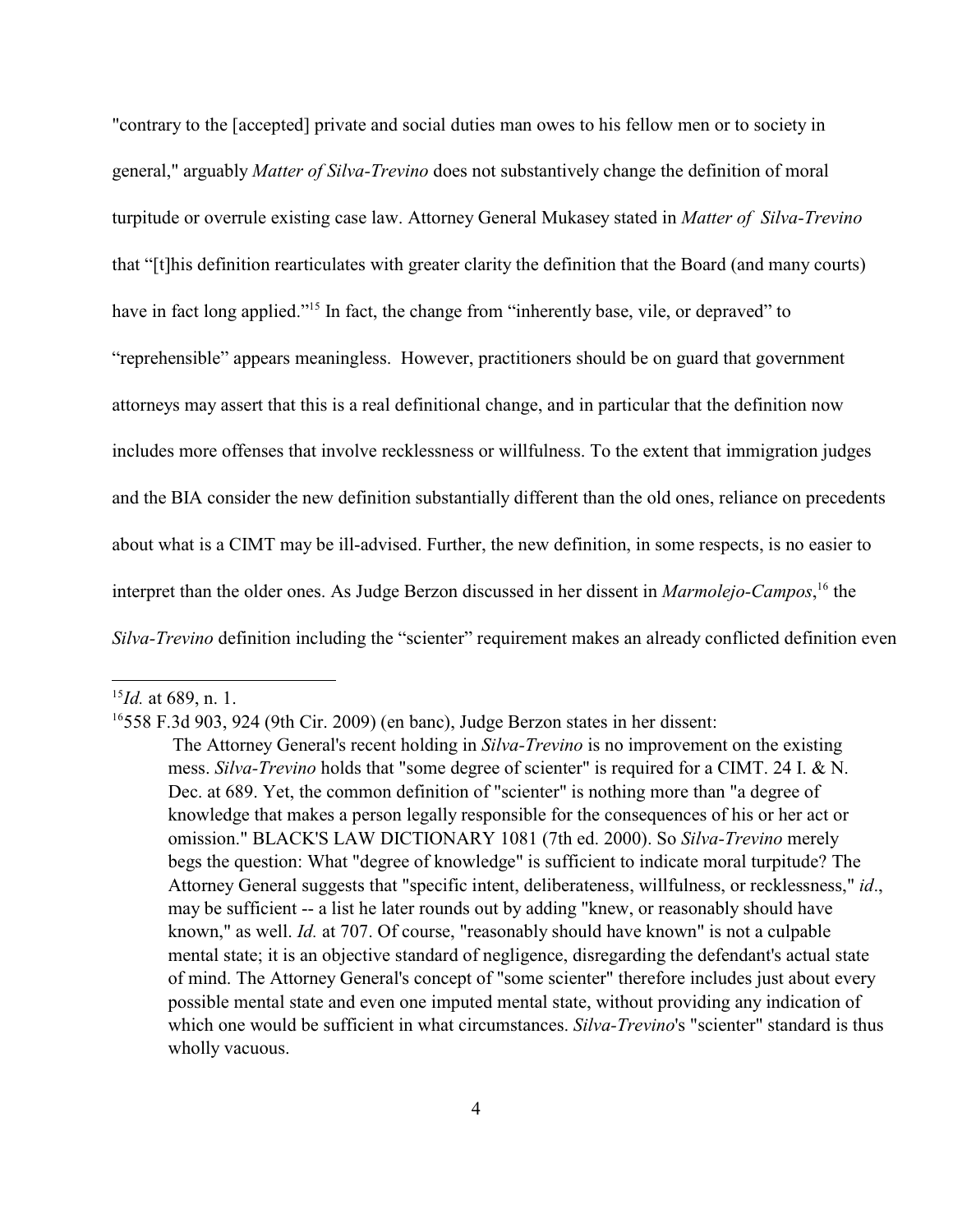more meaningless than it had been.

#### **The abandonment of the two-step analysis**

 The revolution in *Matter of Silva-Trevino* is that it permits use of evidence outside the record of conviction to determine whether an offense in a divisible statute involves moral turpitude. It does this by adding a controversial "third step" to the two-step analysis.

## **Step Three: Considering evidence outside the record of conviction.**

 In CIMT cases only, if the review of the record of conviction does not establish the elements of the offense of conviction, the immigration judge may decide that it is necessary and appropriate to go to evidence from outside the reviewable criminal record, *e.g.,* testimony by the respondent taken in immigration court or evidence from police reports.

The BIA confirmed in a subsequent case, *Matter of Ahortalejo-Guzman*,<sup>17</sup> that, under *Silva*-*Trevino*, evidence beyond the record of conviction may be considered only where the record of conviction *does not* conclusively demonstrate whether the noncitizen was or was not convicted of engaging in conduct that constitutes a CIMT. Respondent Ahortalejo-Guzman pleaded guilty to simple assault in Texas, and the plea included a finding by the judge that "[t]his Court finds that this offense did not involve family violence." The respondent was charged with removability under INA § 212(a)(6)(A)(i) (presence without permission), and applied for Cancellation of Removal for Certain Nonpermanent Residents. The immigration judge, purporting to follow *Matter of Silva-Trevino*, examined evidence outside the record of conviction to determine that the offense was a CIMT because it involved his "common law wife," and found that the respondent was therefore ineligible for

 $1725$  I&N Dec. 465 (BIA 2011).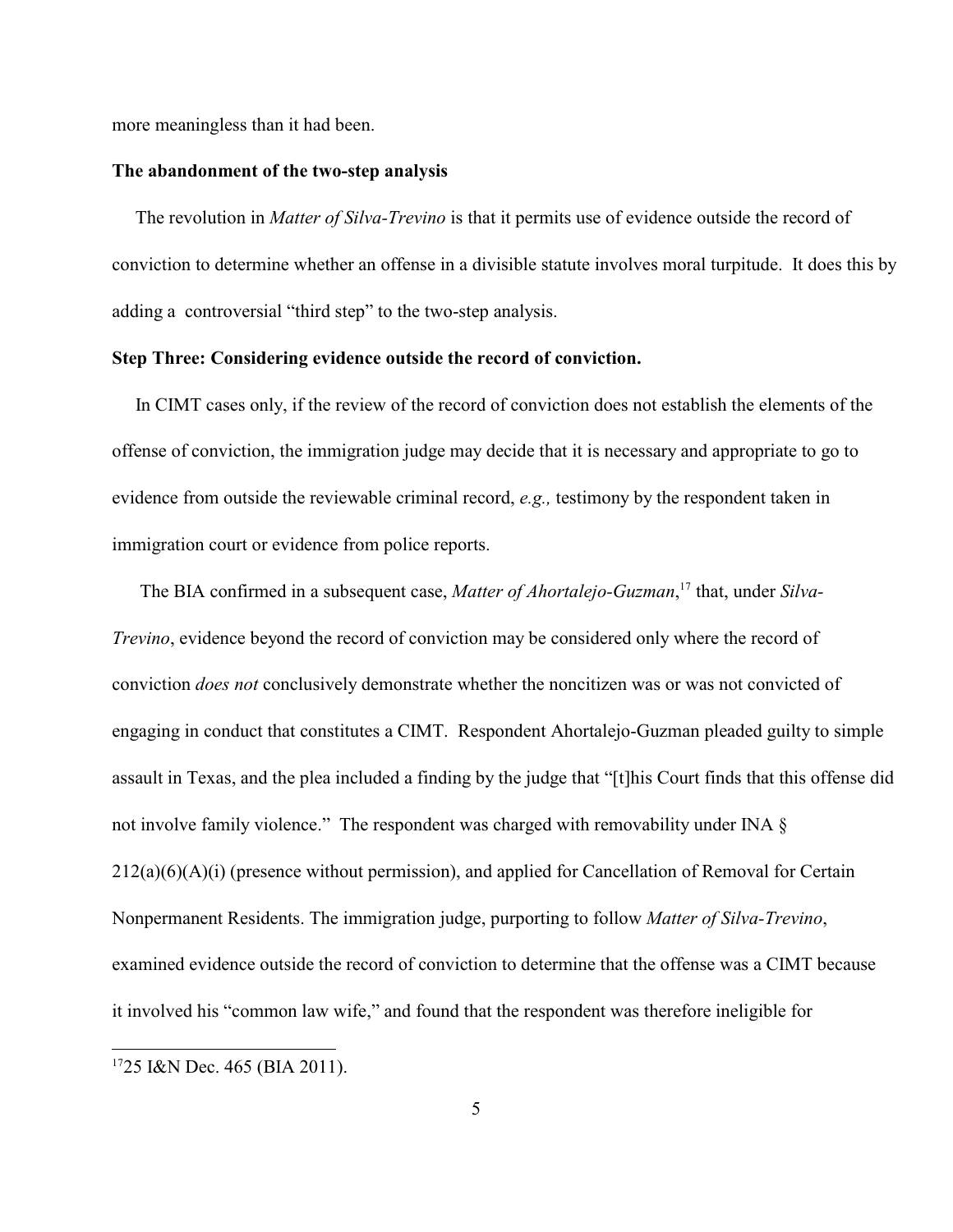Cancellation of Removal.

 The BIA sustained the appeal, holding that the immigration judge had improperly gone beyond the record of conviction in contravention of the process set forth by *Matter of Silva-Trevino*. The BIA first noted that "[s]imple assault or battery is generally not considered to involve moral turpitude for purposes of the immigration laws.... This general rule does not apply, however, where an assault or battery necessarily involves some aggravating factor that indicates the perpetrator's moral depravity, such as the use of a deadly weapon or the infliction of serious injury on a person whom society views as deserving of special protection, such as children, domestic partners, or peace officers."<sup>18</sup> The BIA described the *Silva-Trevino* procedure as "hierarchical or sequential," and reasoned that this approach "serves the important function of recognizing and preserving the results of a plea bargain, where the parties, with the consent of a trial judge, agree to allow the defendant to plead to a less serious crime."<sup>19</sup> Therefore, "[w]here the record of conviction conclusively shows that a conviction does not involve family violence, the fact that other evidence outside the record of conviction may indicate that the victim was part of the offender's family does not establish that the offender was *convicted* on that basis.... Therefore, the third stage analysis outlined in *Matter of Silva-Trevino* is properly applied only where the record of conviction does not itself resolve the issue, that is, where the record does not conclusively demonstrate whether an noncitizen was convicted of engaging in conduct that constitutes a [CIMT]."20

# **Defenses against Step Three**

 $^{18}Id$ ., at 466.

 $^{19}Id.$ , at 468.

 $^{20}$ *Id.* at 468-79.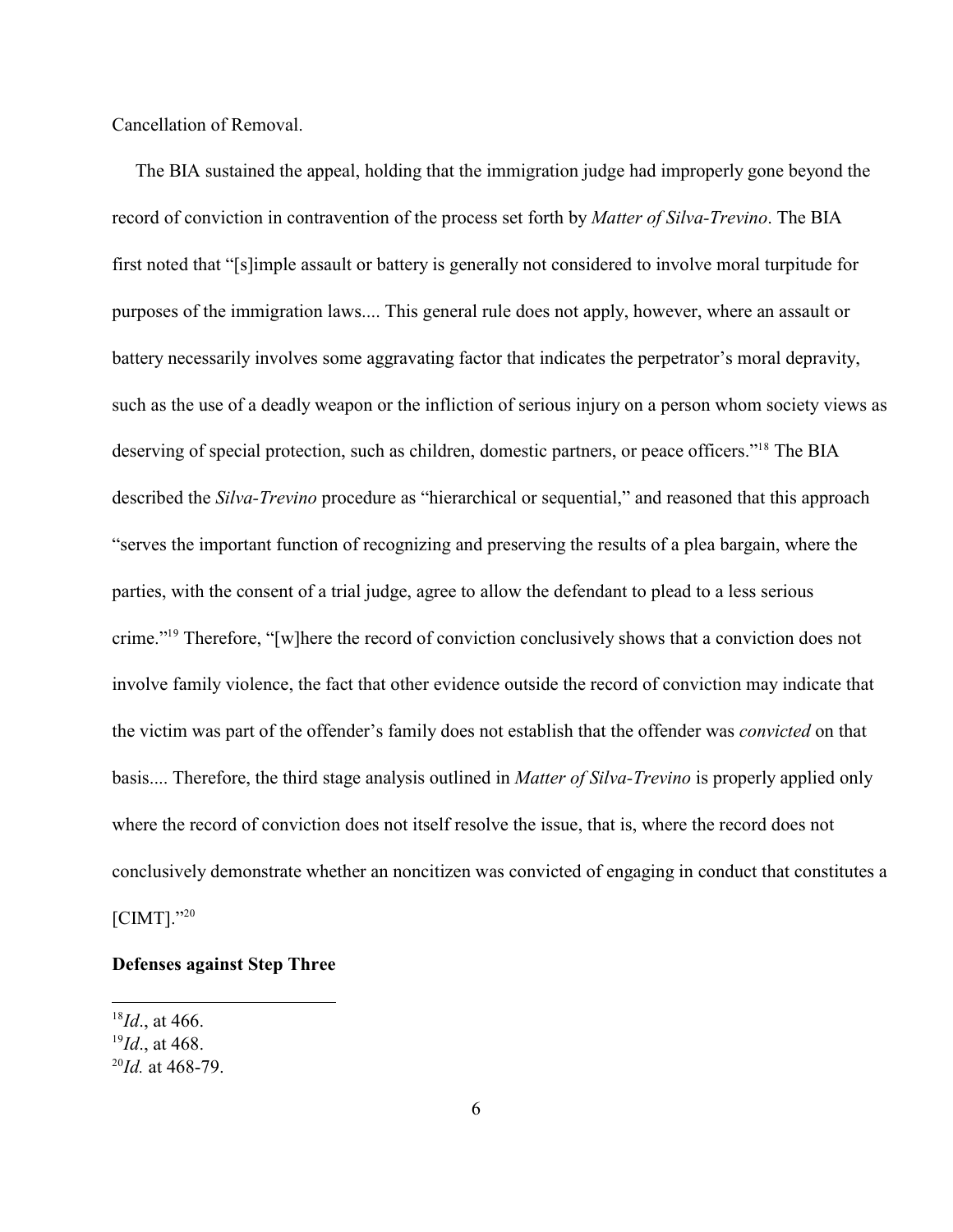In certain cases, *Matter of Silva-Trevino* may benefit your client, such as when the conduct involved in your client's conviction unambiguously does not meet the CIMT definition. In such a situation, there is no need to challenge the decision. However, when *Matter of Silva-Trevino* creates problems, Counsel must argue that it was wrongly decided. A methodology for attacking the case is by attacking the bases for it. Attorney General Mukasey provided five bases for departing from the longrecognized two-part test:

**1. Variations in the analysis in different circuits.** Different circuits have different standards when determining whether conduct matches a crime categorically, with some circuits looking at the the minimal conduct necessary for a conviction, $21$  while other circuits have considered the "general nature" of the crime and its classification in "common usage,"<sup>22</sup> and the Ninth Circuit looking at whether moral turpitude necessarily inheres in all cases that have a "realistic probability" of being prosecuted.<sup>23</sup>

 Additionally, different circuits have different rules as to when to go to the second step and what can be analyzed in the second step. Some courts have refused to allow an immigration judge to inquire at all into the specific facts of a case.<sup>24</sup> Others have looked to the record of conviction for the alien's prior offense—but not beyond that record—in all cases where the criminal statute at issue "prohibits conduct

<sup>&</sup>lt;sup>21</sup>*Amouzadeh v. Winfrey*, 467 F.3d 451, 455 (5th Cir. 2006) (analyzing the "minimum" criminal conduct necessary to sustain a conviction under the statute"); *Partyka v. Att'y Gen.*, 417 F.3d 408, 411 (3d Cir. 2005) (considering whether the "least culpable conduct" covered by the criminal statute in issue would necessarily involve moral turpitude); *Quintero-Salazar v. Keisler*, 506 F.3d 688, 692 (9th Cir. 2007).

*Marciano v. INS*, 450 F.2d at 1025; *Pino v. Nicolls*, 215 F.2d 237, 245 (1st Cir. 1954), <sup>22</sup> *rev'd on other grounds sub nom. Pino v. Landon*, 349 U.S. 901 (1955).

*Nicanor-Romero v. Mukasey*, 523 F.3d 992, 1004-05 (9th Cir. 2008). <sup>23</sup>

*Rodriguez-Castro v. Gonzales* 427 F.3d 316, 320-21 (5th Cir. 2005); *Rodriguez-* <sup>24</sup> *Herrera v. INS*, 52 F.3d 238 (9th Cir. 1995).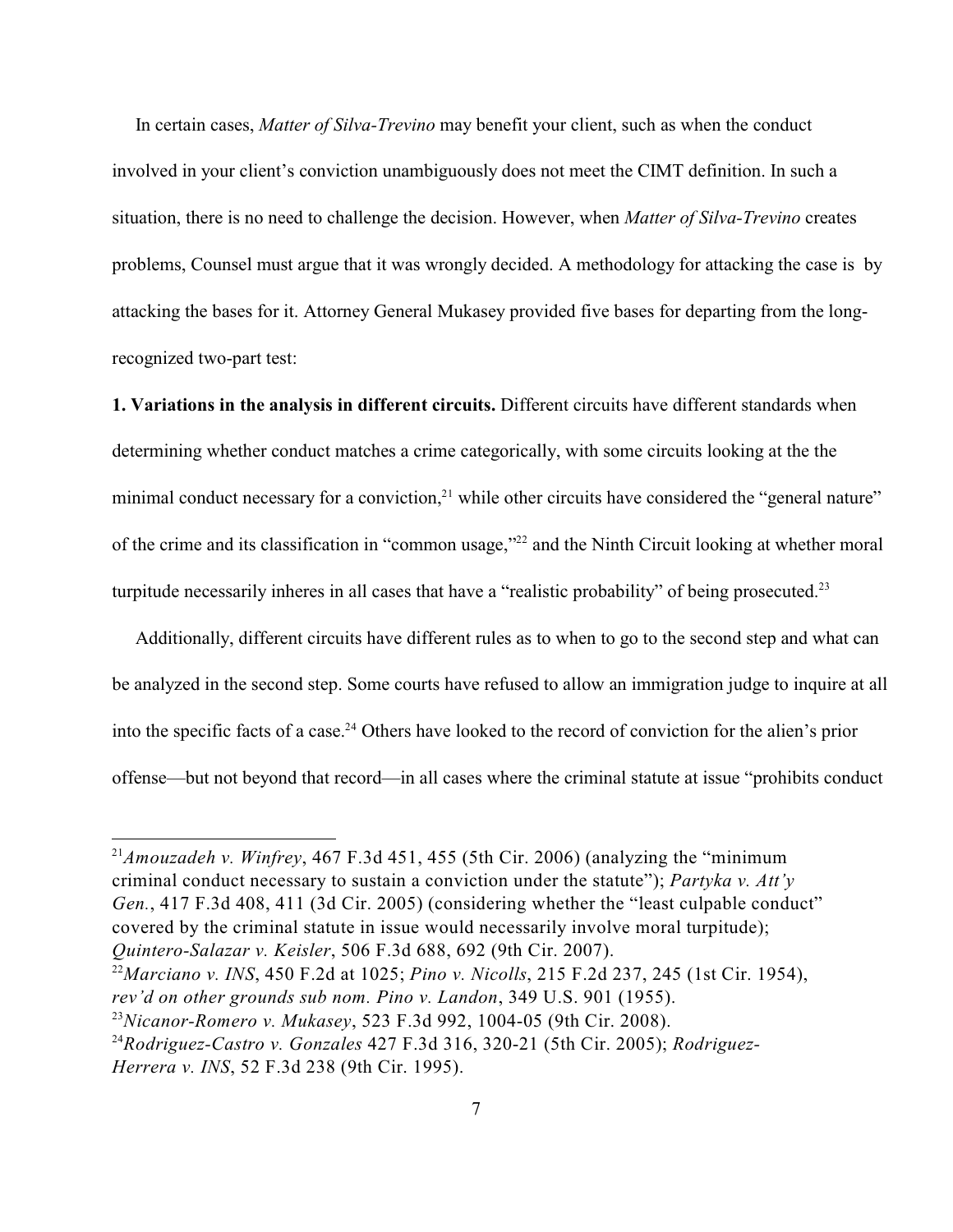that may not necessarily involve moral turpitude."<sup>25</sup> And still others have considered the record of conviction only if the statute of conviction is "divisible" into multiple subsections.<sup>26</sup> Most recently, the Seventh Circuit rejected any evidentiary limitation, concluding that the Department may in its discretion consider all relevant evidence bearing on the particular facts of an alien's prior criminal conviction.<sup>27</sup>

# **2. Inadmissibility does not require a conviction.** In defining inadmissibility for a CIMT,<sup>28</sup> the

Immigration and Nationality Act renders one inadmissible based on *admissions* to committing morally turpitudinous crimes as well as *convictions* for them. The fact that admissions can render one inadmssible, Mr. Mukasey reasoned, means that evidence outside of the record of conviction could be considered.

## **3. Immigration cases do not rely on the rules established in criminal cases.** The two-step

approach was conceived in the context of sentencing in criminal cases where the federal appellate courts define the scope of a sentencing court's inquiry and where the Sixth Amendment's right to a jury trial applies, while in the immigration court context, the Agency involved, the Attorney General should determine the scope of inquiry.

**4. Moral turpitudinous is not an element of criminal offenses.** Moral turpitude is not an element of an offense and thus it is appropriate to look outside the record of conviction.

<sup>&</sup>lt;sup>25</sup>Nicanor-Romero, 523 F.3d at 1007.

<sup>&</sup>lt;sup>26</sup>Amouzadeh, 467F.3d at 455. It is noteworthy that the Ninth Circuit has departed from the standard second step analysis where an immigration court may examine only the actual elements of the offense to a more expanded analysis where an immigration court can consider "missing elements" if the conviction documents demonstrate that the court relied on the facts that support this element in convicting the alien. *U.S. v. Aguila-Montes de Oca*, \_\_ F.3d \_\_ (9th Cir. Aug. 11, 2011)(*en banc*). <sup>27</sup>Ali v. Mukasey, 521 F.3d 737, 742-43 (7th Cir. 2008). <sup>28</sup>INA § 212(a)(2)(A)(i)(I).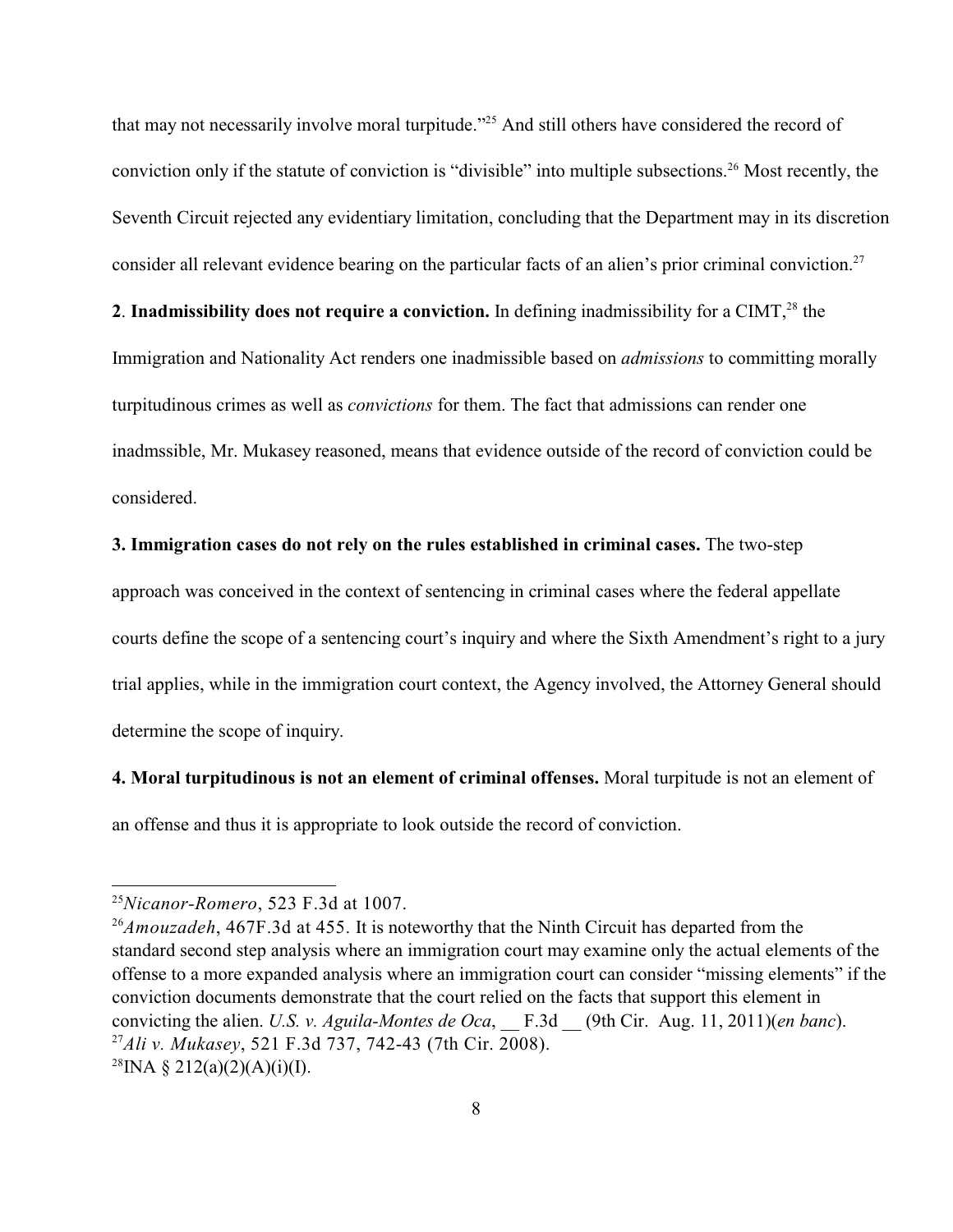#### **Challenging the bases underpinning** *Matter of Silva-Trevino*

 Practitioners can challenge the case by challenging these bases. In *Jean-Louis v. Attorney General*,<sup>29</sup> the Third Circuit articulated powerful arguments that can be used to combat *Matter of Silva-Trevino* and the Seventh Circuit's *Ali v. Mukasey* decision*, supra*, that also allowed for a third step.

# **1. Argument that variations in the analysis in different circuits allow the abandonment of the two-step approach.**

In *Jean-Louis*,<sup>30</sup> the court wrote, "Although courts employ different labels to describe the categorical and modified categorical approaches, the fundamental methodology is the same. Each court begins with an analysis of the statute of conviction. If the statute of conviction is divisible, defining variations of the same offense, some of which would constitute a CIMT and others of which would not, inquiry into the record of conviction is permissible solely to determine the particular subpart under which the alien was convicted. Otherwise, scrutiny of the alien's particular acts is prohibited. The court then cited immigration cases decided by the Supreme Court<sup>31</sup> and by six circuits<sup>32</sup> that applied the twostep approach in immigration cases, and noted that only one circuit, the Seventh Circuit Court,<sup>33</sup>

<sup>&</sup>lt;sup>29</sup>582 F.3d 462 (3d Cir. 2009).

<sup>582</sup> F.3d at 474, *supra.* The Third Circuit also rejected *Matter of Silva-Trevino in Guardado-* <sup>30</sup> *Garcia v. Holder*, 615 F.3d 900, 902 (8th Cir. 2010), stating. "[T]o the extent *Silva-Trevino* is inconsistent, we adhere to circuit law."" However, this is all the case said about *Matter of Silva-Trevino*.

*Gonzales v. Duenas-Alvarez*, *supra*. 31

<sup>&</sup>lt;sup>32</sup> Partyka v. Att'y Gen., *supra*; *Bejarano-Urrutia v. Gonzales*, 413 F.3d 444, 450 (4th Cir.2005); *Chanmouny v. Ashcroft*, 376 F.3d 810, 812 (8th Cir.2004); *Cabral v. INS*, 15 F.3d 193 (1st Cir.1994); *Gonzalez-Alvarado v. INS*, 39 F.3d 245 (9th Cir.1994); *Okabe v. INS*, 671 F.2d 863 (5th Cir.1982); *United States ex rel. Guarino v. Uhl*, 107 F.2d 399 (2d Cir.1939). *Ali v. Mukasey*, *supra*. 33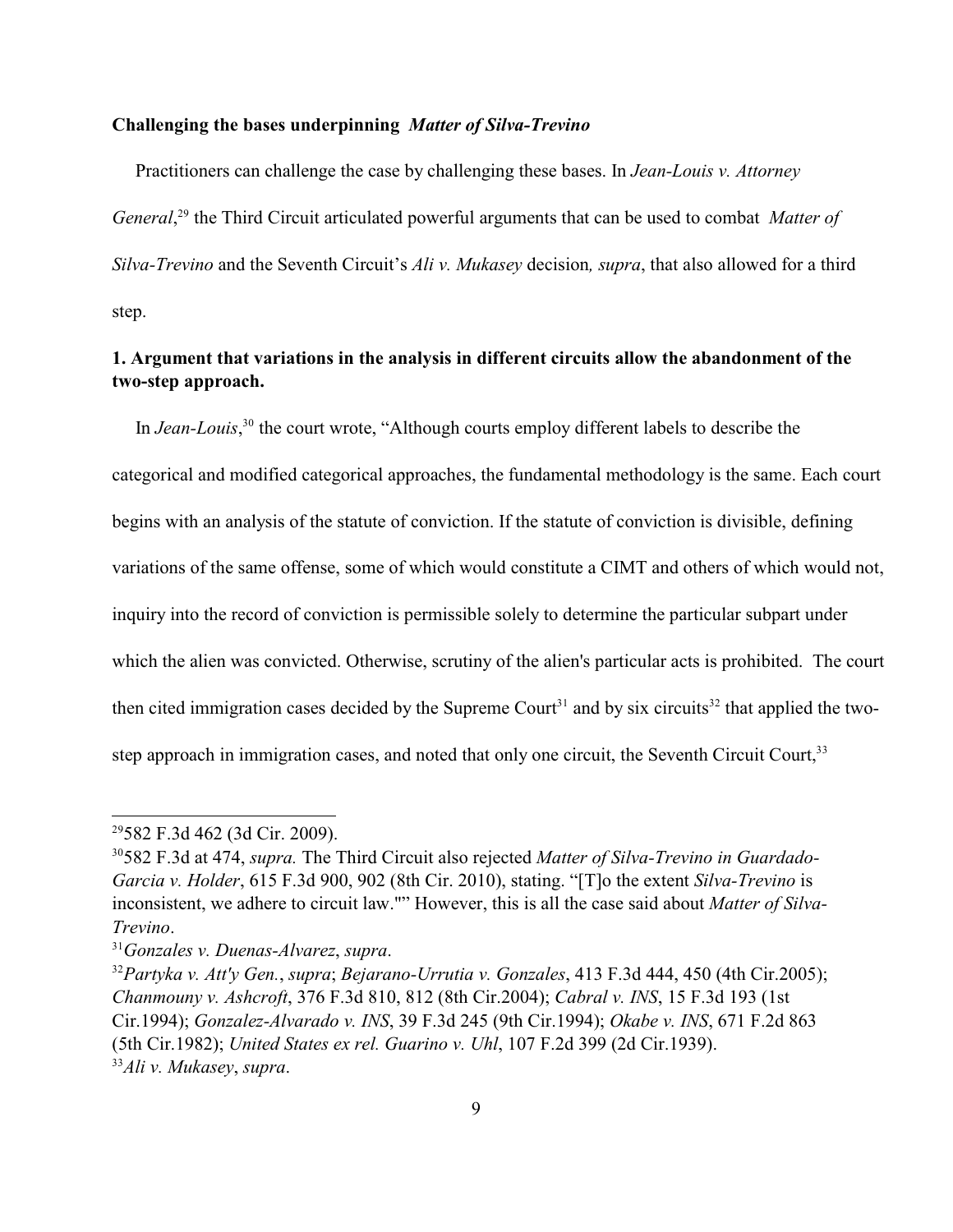abandoned the categorical approach in CIMT's. Whatever variation there may be in the details, all

circuits but the Seventh adhere to the two-step analysis.

## **2**. **Argument against the basis that inadmissibility does not require a conviction.** The Third

Circuit rejected this argument in *Jean-Louis*. The court wrote:

We conclude that we are not bound by the Attorney General's view because it is bottomed on an impermissible reading of the statute, which, we believe, speaks with the requisite clarity. The ambiguity that the Attorney General perceives in the INA is an ambiguity of his own making, not grounded in the text of the statute, and certainly not grounded in the BIA's own rulings or the jurisprudence of courts of appeals going back for over a century. The specific ambiguity is as to the use of the words convicted" and committed." The inclusion of committed, the Attorney General urges, permits inquiry into any and all acts-whether or not admitted by the alien, and whether or not established by the record of conviction-to determine whether the petitioner was convicted of a CIMT. To say that this reading has been rejected is an understatement: the BIA, prior attorneys general, and numerous courts of appeals have repeatedly held that the term "convicted" forecloses individualized inquiry in an alien's specific conduct and does not permit examination of extra-record evidence. It could not be clearer from the text of the statute-which defines "conviction" as a "formal judgment of guilt," and which explicitly limits the inquiry to the record of conviction or comparable judicial record evidence – that the CIMT determination focuses on the crime of which the alien was convicted – not the specific acts that the alien may have committed. 8 U.S.C.  $\S 1101(a)(48)(A)$ . The statute presents no ambiguity.

# **3. Argument against the basis that immigration cases do not rely on the rules established in criminal cases.**

 In *Jean-Louis*, as noted, the court explained that all circuits except the Seventh Circuit apply the two-step approach in the immigration context as well as the criminal context. There is no basis, therefore, to assert that precedents can be ignored because they are based on a criminal law rather than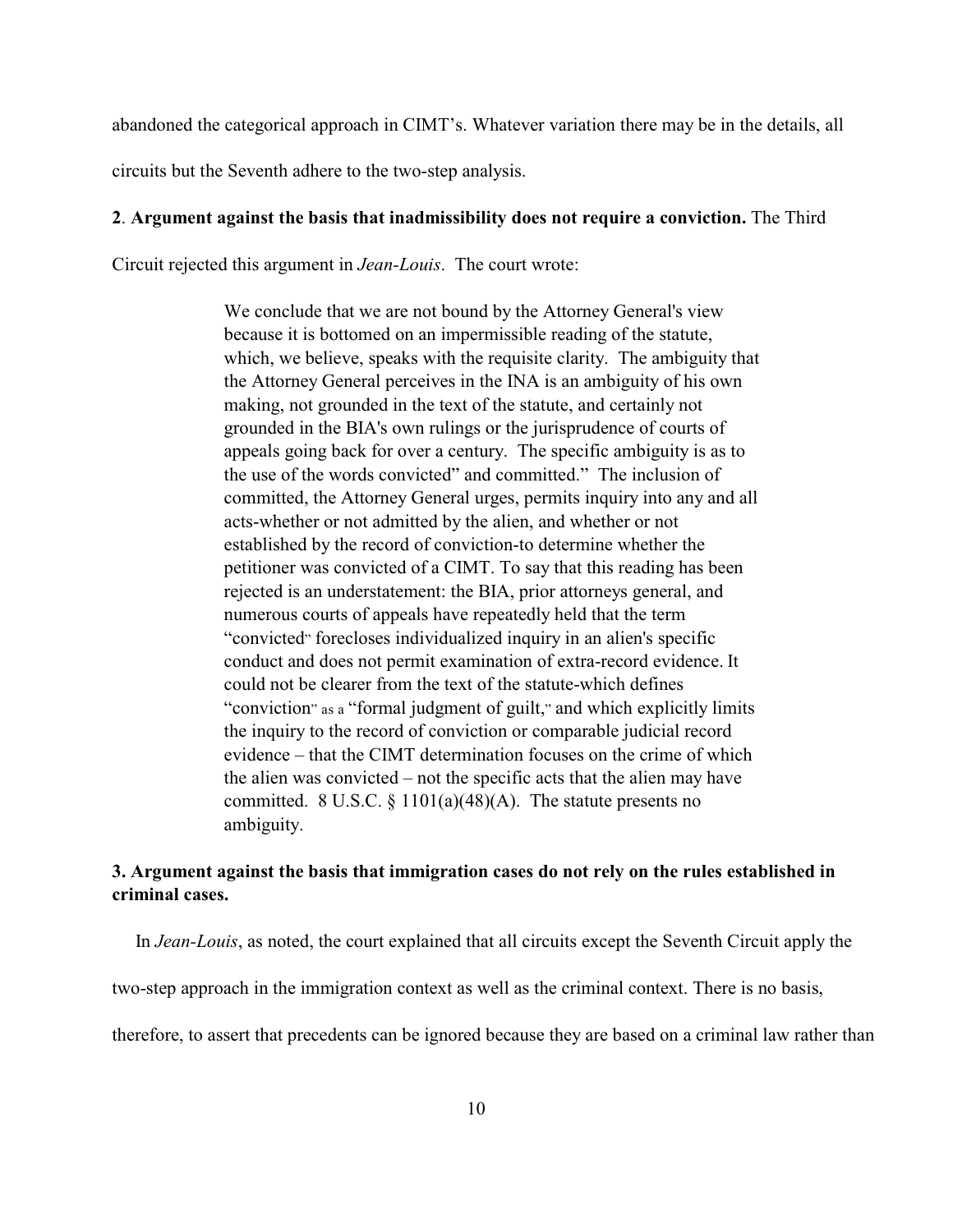an immigration law context. As for the argument that concerns about efficiency , *i.e.*, that it is not the business of the courts of appeal if the Attorney General wants immigration judges to conduct trials within trials to discern if a conviction was a CIMT, the *Jean-Louis* court determined that such an expansion of the scope of an immigration judge's inquiry is prohibited by statute. The court explained:

> We believe our discretion to adopt such an approach to be foreclosed by the immigration statute itself, which predicates removal on *convicted* conduct, and which, we conclude, expressly limits our inquiry to the official record of judgment and conviction, or other comparable judicial record evidence. 8 U.S.C. §§ 1229a(c)(3)(B) [INA § 240(c)(3)(B)], 1101(a)(48)(A) [INA § 101(a)(48)(A); *see Conteh* [*v. Gonzales*], 461 F.3d [45] at 54 [(1<sup>st</sup>. Cir. 2006)]; *cf. Chevron*, [*U.S.A., Inc. v. Natural Res. Def. Council, Inc.,*] 467 U.S. [837] at 842-843  $[(1984)].$

## **4. Argument against the basis that moral turpitudinous is not an element of criminal offenses.**

In *Jean-Louis*,<sup>34</sup> the court noted that there are other terms, such as "crime of violence" that are also not elements of a crime, but this does not give the immigration judge *carte blanche* to abandon the two step approach to determine whether a crime is a crime of violence. Similarly, he or she may not abandon the two step approach in the CIMT context. The *Jean-Louis* court also addressed a line of cases where immigration courts are allowed to stray from the two part test in considering whether a crime is an aggravated felony under the section of law which defines an aggravated felony, *inter alia*, as a fraud with a loss to the victim of more than \$10,000.<sup>35</sup> In *Nijhawan v. Mukasey*, <sup>36</sup> the Supreme Court decided they could, thus applying a "circumstance specific" approach rather than the two-step generic approach, because of the unique nature of the fraud definition of an aggravated felony, which

 $^{34}$  *Id.*, at 477-478.

<sup>&</sup>lt;sup>35</sup> INA § 101(a)(43)(M)(I).

 <sup>555</sup> U.S. 1131 (U.S. 2009). <sup>36</sup>